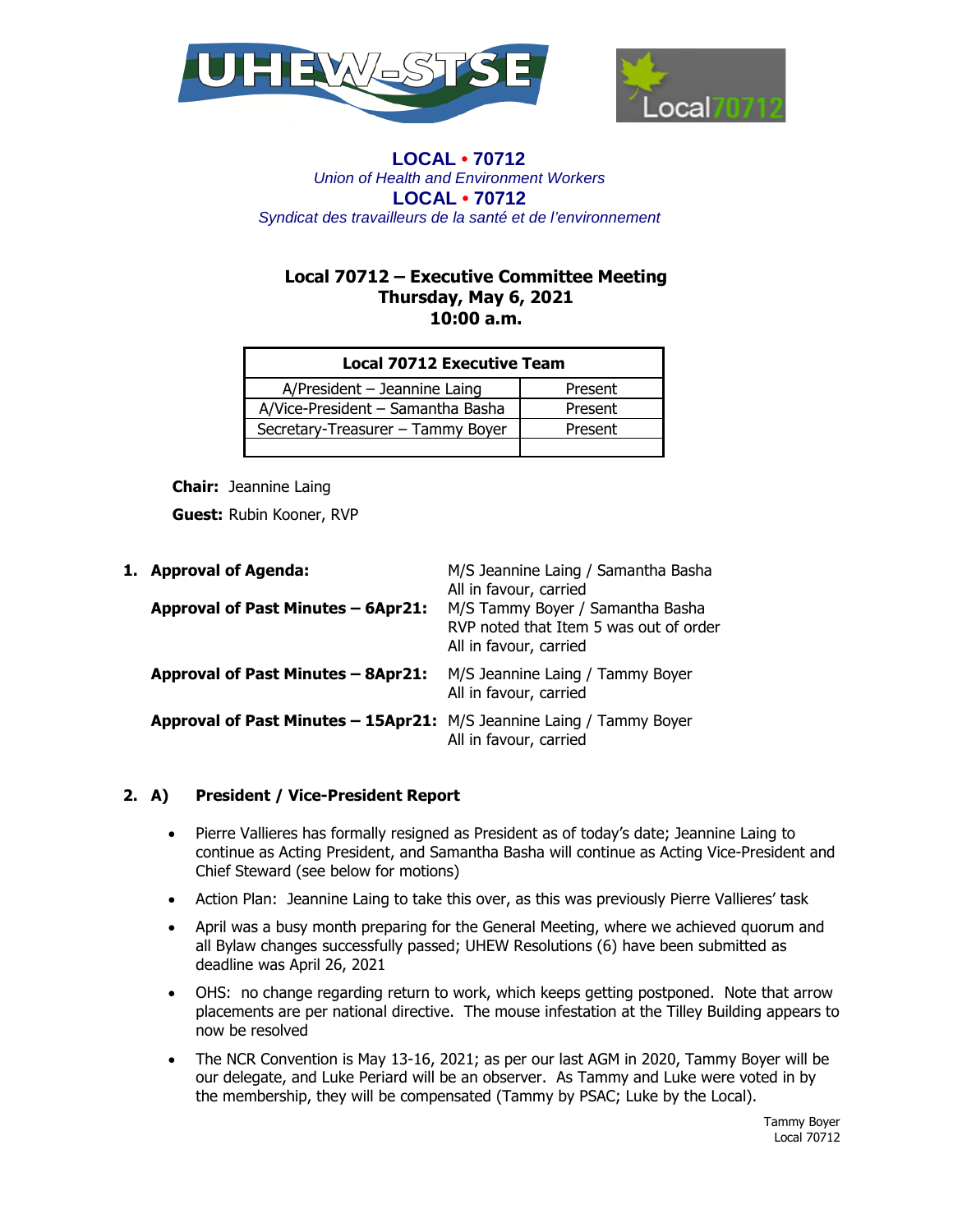



RVP recommends that Luke be reimbursed for \$50 daily as well as pay reimbursement, so to cover the weekend when he is not eligible for a pay reimbursement – this is in line with PSAC reimbursements. Jeannine Laing, Samantha Basha and Justin Cooke may attend as observers, but will not be compensated; Luke may submit his convention expense claim prior to the end of Q2.

- The Bargaining Conference was held the week prior, where bargaining teams were elected. Samantha Basha will represent the PA group, and Justin Cooke will represent the TC group.
- The Bylaws have now been updated in French, and Jeannine Laing will forward all documents to UHEW

## **B) Treasurer Report**

- Q1 books were reviewed by RVP and has added recommendations in her review report ie. for expenses like website and translations, these should be claimed under the Local, not personal expenses; everyone should be submitting their cell/internet bills for review twice yearly, as is done with UHEW
- Tammy Boyer to sign off as Treasurer and notate that it was reviewed
- Q2 expense claims are due by the next Executive Meeting

### **3. Chief Steward Report**

- Very busy time, as Chief Steward is now also Acting Vice-President, and will also be part of the Bargaining team
- Member cases are very busy with many PMA concerns and reclassification cases
- Justin Cooke can take care of the French cases previously taken care of by Pierre Vallieres, as he is bilingual

### **4. Disciplinary Hearings – RVP information**

- Union officers are only at disciplinary hearings in a supporting role. They are not there to enter into discussions with the employer.
- Union officers can help the employee prepare for responses.
- Only when corrective actions are taken later is when union steps in; very similar to harassment hearings.
- Termination goes directly to the third level.
- The hope is to always discuss issues with the employer/manager before it reaches hearinglevel meetings (fact-finding at this point)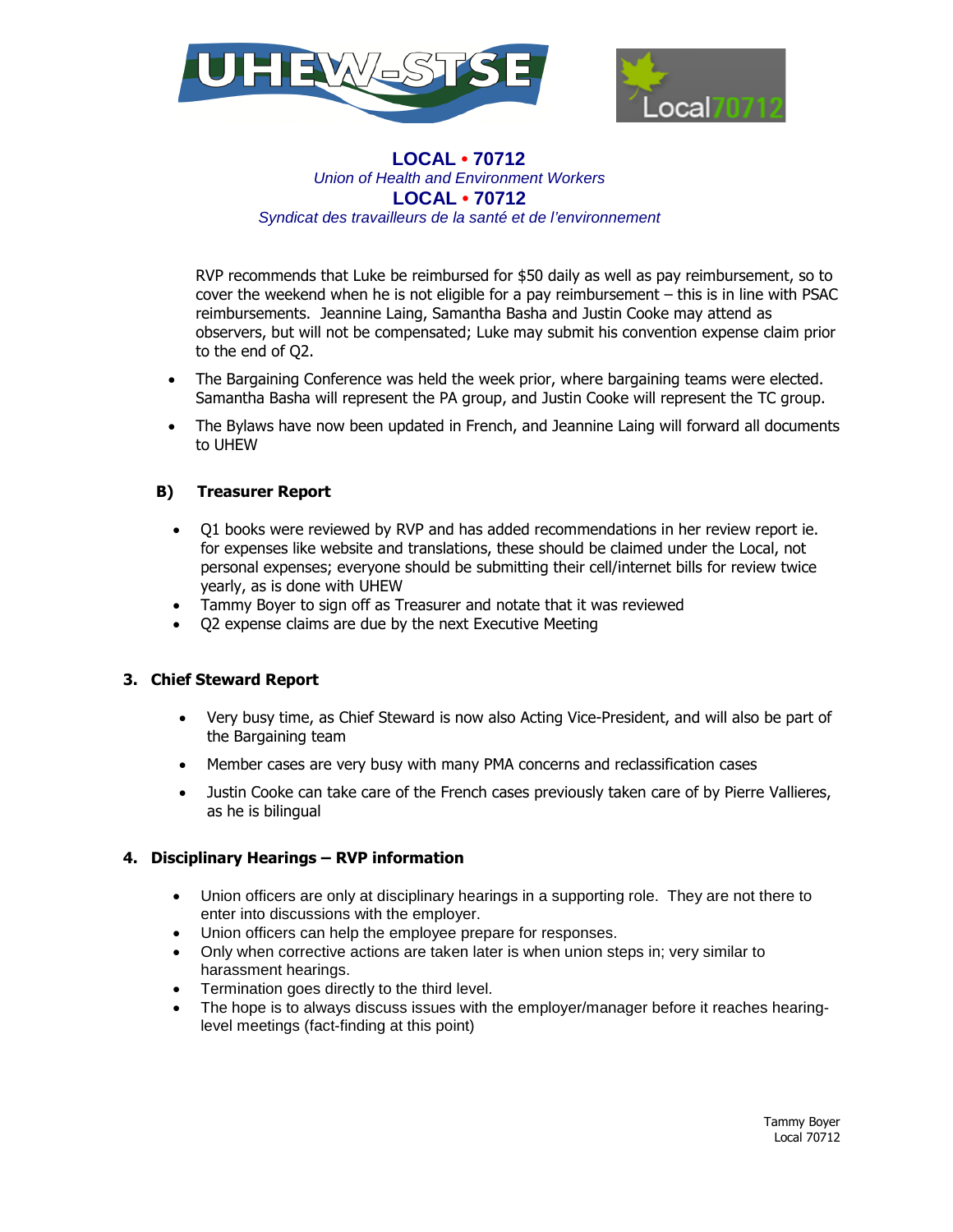



# **5. Motion – Pierre Vallieres' Resignation**

 Per his request, the Executive of Local 70712 would like to accept the resignation of Pierre Vallieres regarding his position of President, Local 70712

M/S: Jeannine Laing / Samantha Basha All in favour: Jeannine Laing – aye; Tammy Boyer – aye; Samantha Basha – aye. Carried

## **6. Motion – Acting Roles of President and Vice-President**

 Following the resignation of Pierre Vallieres regarding his position of President, Local 70712, the Executive of Local 70712 would like to extend the acting roles of the following: Acting President: Jeannine Laing Acting Vice-President: Samantha Basha

M/S: Jeannine Laing / Tammy Boyer All in favour: Jeannine Laing – aye; Tammy Boyer – aye; Samantha Basha – aye. Carried

### **7. Motion – Zoom Purchase**

 The Local would like to purchase a Zoom account, as MS Teams cannot be used on personal devices, and it is becoming difficult to hold meeting. An added bonus is that it has the ability to record meetings. Cost would be  $$20$  to  $$30/m$ onth – to be confirmed at a later date

M/S: Jeannine Laing / Samantha Basha All in favour: Jeannine Laing – aye; Tammy Boyer – aye; Samantha Basha – aye. Carried

### **8. Post-GM Discussion**

- All went very well and smoothly at the General Meeting, and we have received good feedback on the event. Difficult questions were all answered successfully
- It took a long time to pass all the bylaws, but it should be much easier at the next AGM, as many of these items were of a housekeeping nature.

## **9. Translations**

 Bylaws have been translated, and executive minutes dating from January 2021 are to be translated soon